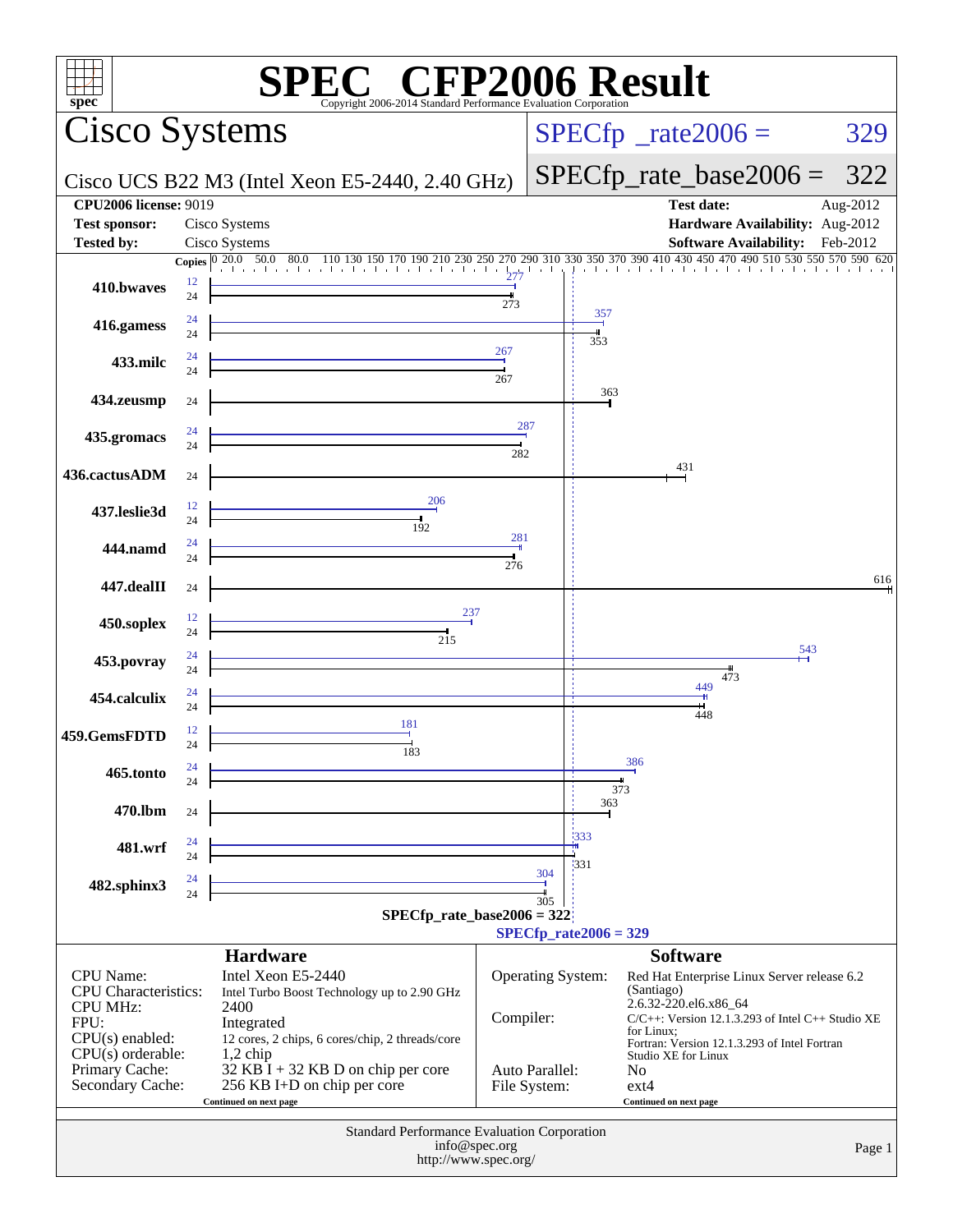

## Cisco Systems

## $SPECTp_rate2006 = 329$

Cisco UCS B22 M3 (Intel Xeon E5-2440, 2.40 GHz)

#### [SPECfp\\_rate\\_base2006 =](http://www.spec.org/auto/cpu2006/Docs/result-fields.html#SPECfpratebase2006) 322

| <b>CPU2006 license: 9019</b>                                               |                                                                                                                                                     |                                                                                    | <b>Test date:</b><br>Aug-2012                                    |
|----------------------------------------------------------------------------|-----------------------------------------------------------------------------------------------------------------------------------------------------|------------------------------------------------------------------------------------|------------------------------------------------------------------|
| <b>Test sponsor:</b>                                                       | Cisco Systems                                                                                                                                       |                                                                                    | Hardware Availability: Aug-2012                                  |
| <b>Tested by:</b>                                                          | Cisco Systems                                                                                                                                       |                                                                                    | <b>Software Availability:</b><br>Feb-2012                        |
| L3 Cache:<br>Other Cache:<br>Memory:<br>Disk Subsystem:<br>Other Hardware: | 15 MB I+D on chip per chip<br>None<br>96 GB (12 x 8 GB 2Rx4 PC3-12800R-11, ECC, running<br>at 1333 MHz and CL9)<br>1 X 146 GB 15000 RPM SAS<br>None | <b>System State:</b><br><b>Base Pointers:</b><br>Peak Pointers:<br>Other Software: | Run level 3 (multi-user)<br>$32/64$ -bit<br>$32/64$ -bit<br>None |

#### **[Results Table](http://www.spec.org/auto/cpu2006/Docs/result-fields.html#ResultsTable)**

|                      |               | <b>Base</b>     |       |                |       |                |            | <b>Peak</b>        |                 |              |                |              |                |              |  |
|----------------------|---------------|-----------------|-------|----------------|-------|----------------|------------|--------------------|-----------------|--------------|----------------|--------------|----------------|--------------|--|
| <b>Benchmark</b>     | <b>Copies</b> | <b>Seconds</b>  | Ratio | <b>Seconds</b> | Ratio | <b>Seconds</b> | Ratio      | <b>Copies</b>      | <b>Seconds</b>  | <b>Ratio</b> | <b>Seconds</b> | <b>Ratio</b> | <b>Seconds</b> | <b>Ratio</b> |  |
| 410.bwayes           | 24            | 1187            | 275   | 1193           | 273   | 1195           | 273        | 12                 | 589             | 277          | 588            | 277          | 589            | 277          |  |
| 416.gamess           | 24            | 1338            | 351   | 1331           | 353   | 1332           | <u>353</u> | 24                 | 1316            | 357          | 1316           | 357          | 1316           | 357          |  |
| $433$ .milc          | 24            | 824             | 267   | 826            | 267   | 826            | 267        | 24                 | 825             | 267          | 826            | 267          | 825            | 267          |  |
| $434$ . zeusmp       | 24            | 602             | 363   | 604            | 362   | 601            | 364        | 24                 | 602             | 363          | 604            | 362          | 601            | 364          |  |
| 435.gromacs          | 24            | 608             | 282   | 608            | 282   | 608            | 282        | 24                 | 597             | 287          | 597            | 287          | 598            | 287          |  |
| 436.cactusADM        | 24            | 664             | 432   | 693            | 414   | 665            | 431        | 24                 | 664             | 432          | 693            | 414          | 665            | 431          |  |
| 437.leslie3d         | 24            | 1177            | 192   | 1182           | 191   | 1178           | 192        | 12                 | 548             | 206          | 549            | 206          | 549            | 205          |  |
| 444.namd             | 24            | 698             | 276   | 700            | 275   | 697            | 276        | 24                 | 684             | 281          | 682            | 282          | 686            | 281          |  |
| $ 447.\text{dealII}$ | 24            | 445             | 616   | 444            | 619   | 446            | 616        | 24                 | 445             | 616          | 444            | 619          | 446            | 616          |  |
| $450$ .soplex        | 24            | 928             | 216   | 933            | 215   | 930            | 215        | 12                 | 421             | 237          | 423            | 237          | 422            | 237          |  |
| $453$ . povray       | 24            | 271             | 471   | 270            | 473   | 269            | 474        | 24                 | 239             | 535          | 235            | 543          | 235            | 543          |  |
| 454.calculix         | 24            | 445             | 445   | 441            | 449   | 442            | 448        | 24                 | 439             | 451          | 442            | 448          | 441            | 449          |  |
| 459.GemsFDTD         | 24            | 1393            | 183   | 1392           | 183   | 1393           | <b>183</b> | 12                 | 704             | 181          | 704            | 181          | 704            | 181          |  |
| $465$ .tonto         | 24            | 630             | 375   | 633            | 373   | 634            | 372        | 24                 | 613             | 385          | 611            | 386          | 612            | 386          |  |
| 470.1bm              | 24            | 908             | 363   | 910            | 363   | 910            | 362        | 24                 | 908             | 363          | 910            | 363          | 910            | 362          |  |
| 481.wrf              | 24            | 810             | 331   | 810            | 331   | 810            | 331        | 24                 | 804             | 333          | 808            | 332          | 804            | 333          |  |
| 482.sphinx3          | 24            | 1542            | 303   | 1533           | 305   | 1536           | <b>305</b> | 24                 | 1537            | 304          | 1538           | 304          | 1536           | 304          |  |
| n.                   |               | $\cdot$ $\cdot$ |       | 1.1.1.1        |       |                | T11        | $1 \quad 1$<br>1.1 | $\cdot$ $\cdot$ |              |                |              |                |              |  |

Results appear in the [order in which they were run.](http://www.spec.org/auto/cpu2006/Docs/result-fields.html#RunOrder) Bold underlined text [indicates a median measurement.](http://www.spec.org/auto/cpu2006/Docs/result-fields.html#Median)

#### **[Submit Notes](http://www.spec.org/auto/cpu2006/Docs/result-fields.html#SubmitNotes)**

 The numactl mechanism was used to bind copies to processors. The config file option 'submit' was used to generate numactl commands to bind each copy to a specific processor. For details, please see the config file.

#### **[Operating System Notes](http://www.spec.org/auto/cpu2006/Docs/result-fields.html#OperatingSystemNotes)**

Stack size set to unlimited using "ulimit -s unlimited"

#### **[Platform Notes](http://www.spec.org/auto/cpu2006/Docs/result-fields.html#PlatformNotes)**

 Sysinfo program /opt/cpu2006-1.2/config/sysinfo.rev6800 \$Rev: 6800 \$ \$Date:: 2011-10-11 #\$ 6f2ebdff5032aaa42e583f96b07f99d3 running on localhost.localdomain Tue Aug 28 21:32:30 2012 Continued on next page

> Standard Performance Evaluation Corporation [info@spec.org](mailto:info@spec.org) <http://www.spec.org/>

Page 2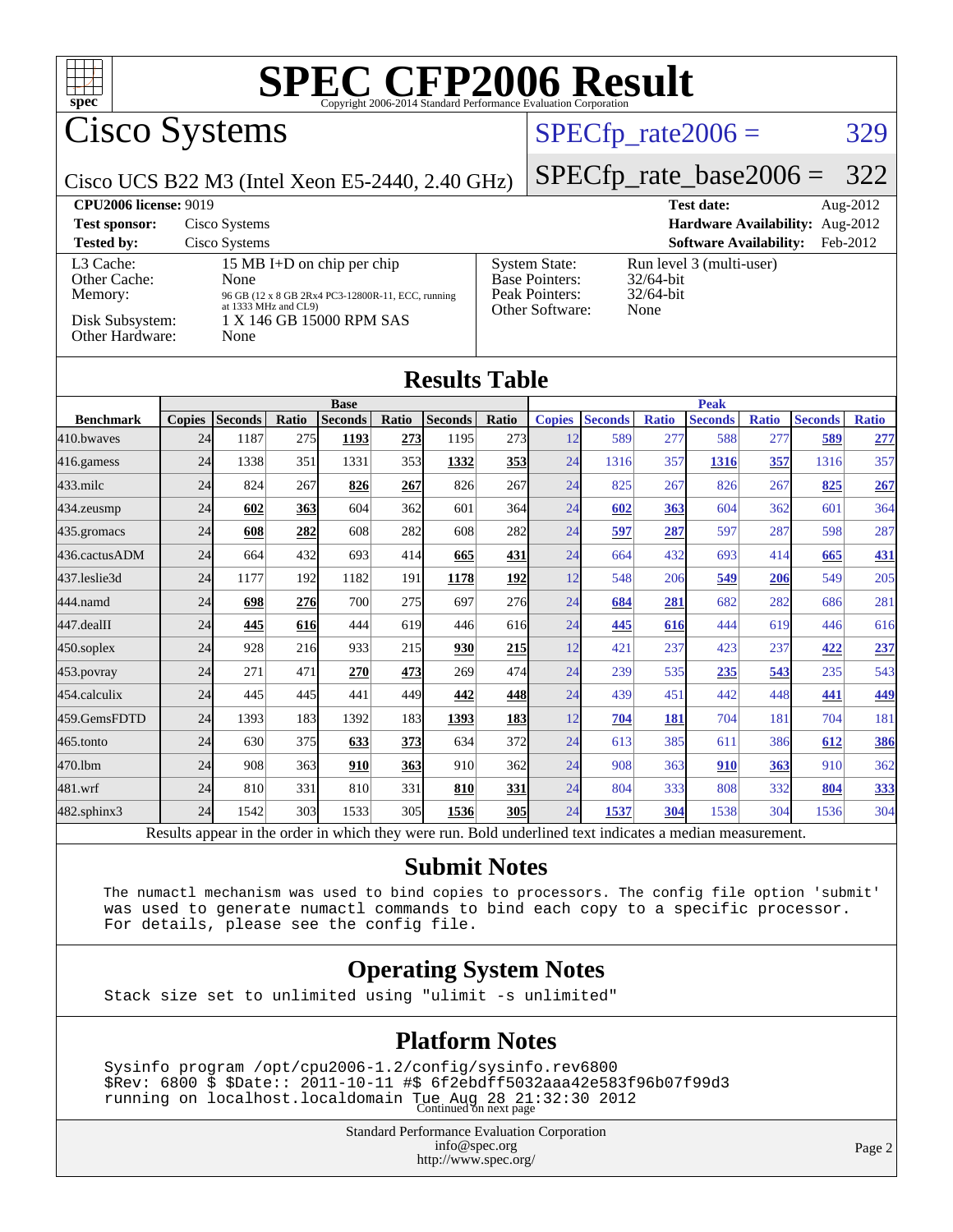

Cisco Systems

 $SPECTp\_rate2006 = 329$ 

[SPECfp\\_rate\\_base2006 =](http://www.spec.org/auto/cpu2006/Docs/result-fields.html#SPECfpratebase2006) 322

Cisco UCS B22 M3 (Intel Xeon E5-2440, 2.40 GHz)

**[Tested by:](http://www.spec.org/auto/cpu2006/Docs/result-fields.html#Testedby)** Cisco Systems **[Software Availability:](http://www.spec.org/auto/cpu2006/Docs/result-fields.html#SoftwareAvailability)** Feb-2012

**[CPU2006 license:](http://www.spec.org/auto/cpu2006/Docs/result-fields.html#CPU2006license)** 9019 **[Test date:](http://www.spec.org/auto/cpu2006/Docs/result-fields.html#Testdate)** Aug-2012 **[Test sponsor:](http://www.spec.org/auto/cpu2006/Docs/result-fields.html#Testsponsor)** Cisco Systems **[Hardware Availability:](http://www.spec.org/auto/cpu2006/Docs/result-fields.html#HardwareAvailability)** Aug-2012

#### **[Platform Notes \(Continued\)](http://www.spec.org/auto/cpu2006/Docs/result-fields.html#PlatformNotes)**

Standard Performance Evaluation Corporation This section contains SUT (System Under Test) info as seen by some common utilities. To remove or add to this section, see: <http://www.spec.org/cpu2006/Docs/config.html#sysinfo> From /proc/cpuinfo model name : Intel(R) Xeon(R) CPU E5-2440 0 @ 2.40GHz 2 "physical id"s (chips) 24 "processors" cores, siblings (Caution: counting these is hw and system dependent. The following excerpts from /proc/cpuinfo might not be reliable. Use with caution.) cpu cores : 6 siblings : 12 physical 0: cores 0 1 2 3 4 5 physical 1: cores 0 1 2 3 4 5 cache size : 15360 KB From /proc/meminfo<br>MemTotal: 99007344 kB HugePages\_Total: 0<br>Hugepagesize: 2048 kB Hugepagesize: /usr/bin/lsb\_release -d Red Hat Enterprise Linux Server release 6.2 (Santiago) From /etc/\*release\* /etc/\*version\* redhat-release: Red Hat Enterprise Linux Server release 6.2 (Santiago) system-release: Red Hat Enterprise Linux Server release 6.2 (Santiago) system-release-cpe: cpe:/o:redhat:enterprise\_linux:6server:ga:server uname -a: Linux localhost.localdomain 2.6.32-220.el6.x86\_64 #1 SMP Wed Nov 9 08:03:13 EST 2011 x86\_64 x86\_64 x86\_64 GNU/Linux run-level 3 Aug 28 21:31 SPEC is set to: /opt/cpu2006-1.2<br>Filesystem Type Size U Size Used Avail Use% Mounted on /dev/sda1 ext4 134G 10G 118G 8% / Additional information from dmidecode: Memory: 12x 0xCE00 M393B1K70DH0-YK0 8 GB 1600 MHz 2 rank (End of data from sysinfo program)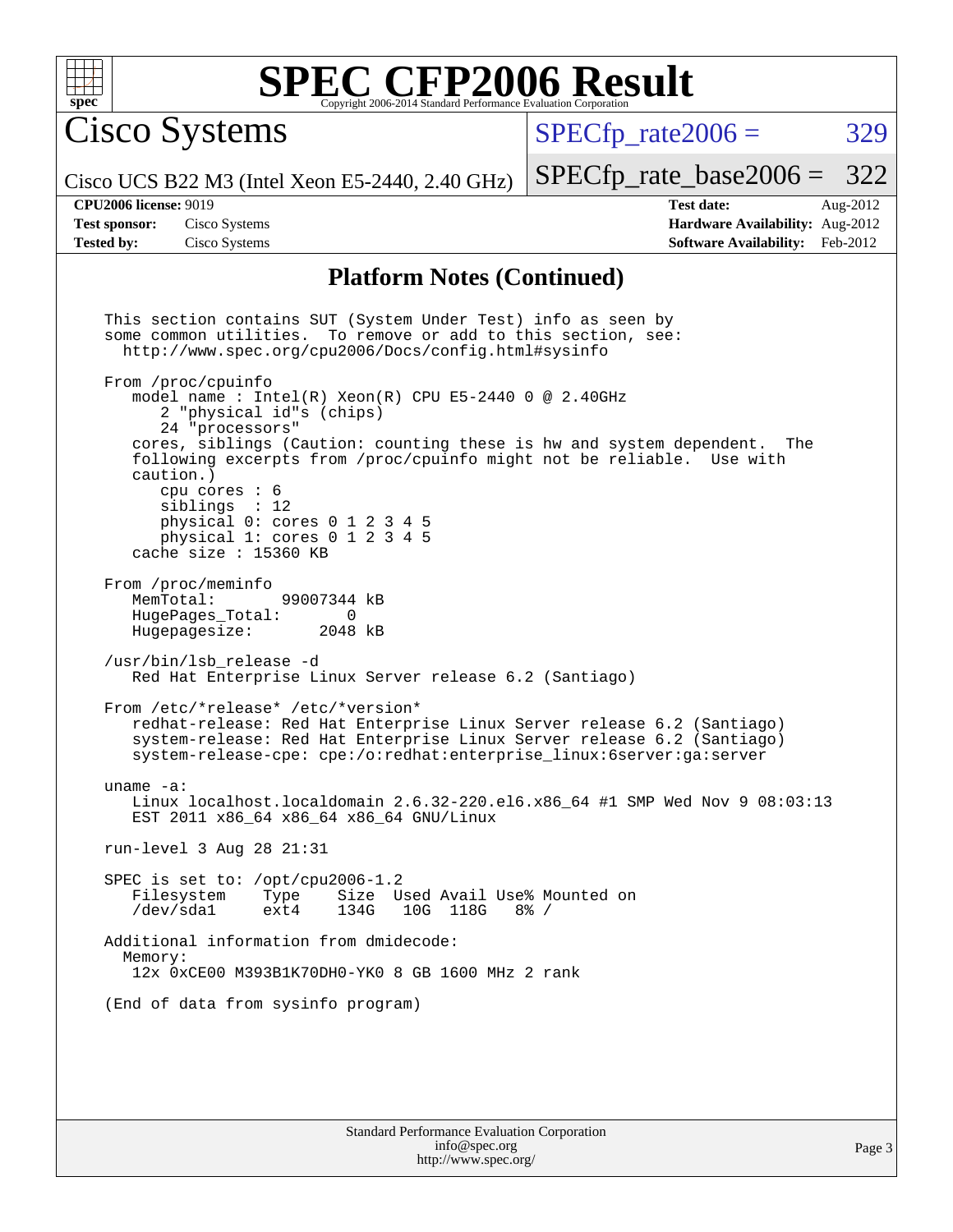

Cisco Systems

 $SPECTp\_rate2006 = 329$ 

Cisco UCS B22 M3 (Intel Xeon E5-2440, 2.40 GHz)

[SPECfp\\_rate\\_base2006 =](http://www.spec.org/auto/cpu2006/Docs/result-fields.html#SPECfpratebase2006) 322

**[Tested by:](http://www.spec.org/auto/cpu2006/Docs/result-fields.html#Testedby)** Cisco Systems **[Software Availability:](http://www.spec.org/auto/cpu2006/Docs/result-fields.html#SoftwareAvailability)** Feb-2012

**[CPU2006 license:](http://www.spec.org/auto/cpu2006/Docs/result-fields.html#CPU2006license)** 9019 **[Test date:](http://www.spec.org/auto/cpu2006/Docs/result-fields.html#Testdate)** Aug-2012 **[Test sponsor:](http://www.spec.org/auto/cpu2006/Docs/result-fields.html#Testsponsor)** Cisco Systems **[Hardware Availability:](http://www.spec.org/auto/cpu2006/Docs/result-fields.html#HardwareAvailability)** Aug-2012

#### **[General Notes](http://www.spec.org/auto/cpu2006/Docs/result-fields.html#GeneralNotes)**

Environment variables set by runspec before the start of the run: LD LIBRARY PATH = "/opt/cpu2006-1.2/libs/32:/opt/cpu2006-1.2/libs/64" Intel HT Technology=enable Binaries compiled on a system with 2 X Intel Xeon E5-2690 CPU + 128 GB memory using RHEL 6.2 Transparent Huge Pages enabled with: echo always > /sys/kernel/mm/redhat\_transparent\_hugepage/enabled Filesystem page cache cleared with: echo 1> /proc/sys/vm/drop\_caches

Submitted\_by: "Sheshgiri I (shei)" <shei@cisco.com> Submitted: Thu Sep 13 12:31:07 EDT 2012 Submission: cpu2006-20120831-24376.sub

#### **[Base Compiler Invocation](http://www.spec.org/auto/cpu2006/Docs/result-fields.html#BaseCompilerInvocation)**

[C benchmarks](http://www.spec.org/auto/cpu2006/Docs/result-fields.html#Cbenchmarks):

 $\text{icc}$   $-\text{m64}$ 

[C++ benchmarks:](http://www.spec.org/auto/cpu2006/Docs/result-fields.html#CXXbenchmarks) [icpc -m64](http://www.spec.org/cpu2006/results/res2012q3/cpu2006-20120831-24376.flags.html#user_CXXbase_intel_icpc_64bit_bedb90c1146cab66620883ef4f41a67e)

[Fortran benchmarks](http://www.spec.org/auto/cpu2006/Docs/result-fields.html#Fortranbenchmarks): [ifort -m64](http://www.spec.org/cpu2006/results/res2012q3/cpu2006-20120831-24376.flags.html#user_FCbase_intel_ifort_64bit_ee9d0fb25645d0210d97eb0527dcc06e)

[Benchmarks using both Fortran and C](http://www.spec.org/auto/cpu2006/Docs/result-fields.html#BenchmarksusingbothFortranandC): [icc -m64](http://www.spec.org/cpu2006/results/res2012q3/cpu2006-20120831-24376.flags.html#user_CC_FCbase_intel_icc_64bit_0b7121f5ab7cfabee23d88897260401c) [ifort -m64](http://www.spec.org/cpu2006/results/res2012q3/cpu2006-20120831-24376.flags.html#user_CC_FCbase_intel_ifort_64bit_ee9d0fb25645d0210d97eb0527dcc06e)

## **[Base Portability Flags](http://www.spec.org/auto/cpu2006/Docs/result-fields.html#BasePortabilityFlags)**

| 410.bwaves: -DSPEC CPU LP64                 |                                                                |
|---------------------------------------------|----------------------------------------------------------------|
| 416.gamess: -DSPEC_CPU_LP64                 |                                                                |
| 433.milc: -DSPEC CPU LP64                   |                                                                |
| 434.zeusmp: -DSPEC_CPU_LP64                 |                                                                |
| 435.gromacs: -DSPEC_CPU_LP64 -nofor_main    |                                                                |
| 436.cactusADM: -DSPEC CPU LP64 -nofor main  |                                                                |
| 437.leslie3d: -DSPEC CPU LP64               |                                                                |
| 444.namd: - DSPEC_CPU LP64                  |                                                                |
| 447.dealII: -DSPEC CPU LP64                 |                                                                |
| 450.soplex: -DSPEC_CPU_LP64                 |                                                                |
| 453.povray: -DSPEC_CPU_LP64                 |                                                                |
| 454.calculix: - DSPEC CPU LP64 - nofor main |                                                                |
| 459.GemsFDTD: -DSPEC CPU LP64               |                                                                |
| 465.tonto: - DSPEC CPU LP64                 |                                                                |
| 470.1bm: - DSPEC CPU LP64                   |                                                                |
|                                             | 481.wrf: -DSPEC CPU LP64 -DSPEC CPU CASE FLAG -DSPEC CPU LINUX |
| 482.sphinx3: -DSPEC CPU LP64                |                                                                |

| <b>Standard Performance Evaluation Corporation</b> |
|----------------------------------------------------|
| info@spec.org                                      |
| http://www.spec.org/                               |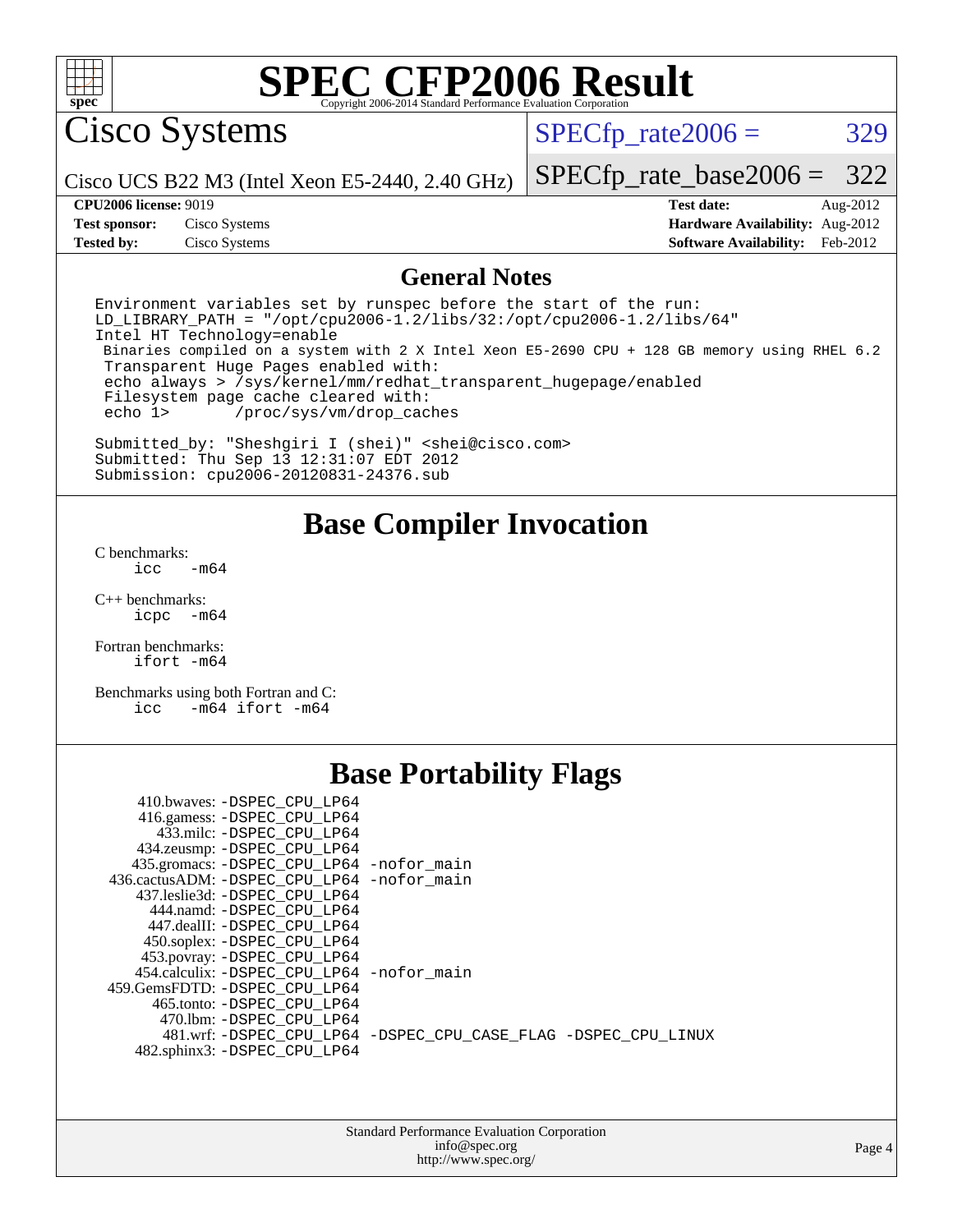

Cisco Systems

 $SPECTp\_rate2006 = 329$ 

Cisco UCS B22 M3 (Intel Xeon E5-2440, 2.40 GHz)

[SPECfp\\_rate\\_base2006 =](http://www.spec.org/auto/cpu2006/Docs/result-fields.html#SPECfpratebase2006) 322 **[CPU2006 license:](http://www.spec.org/auto/cpu2006/Docs/result-fields.html#CPU2006license)** 9019 **[Test date:](http://www.spec.org/auto/cpu2006/Docs/result-fields.html#Testdate)** Aug-2012

**[Test sponsor:](http://www.spec.org/auto/cpu2006/Docs/result-fields.html#Testsponsor)** Cisco Systems **[Hardware Availability:](http://www.spec.org/auto/cpu2006/Docs/result-fields.html#HardwareAvailability)** Aug-2012 **[Tested by:](http://www.spec.org/auto/cpu2006/Docs/result-fields.html#Testedby)** Cisco Systems **[Software Availability:](http://www.spec.org/auto/cpu2006/Docs/result-fields.html#SoftwareAvailability)** Feb-2012

### **[Base Optimization Flags](http://www.spec.org/auto/cpu2006/Docs/result-fields.html#BaseOptimizationFlags)**

[C benchmarks](http://www.spec.org/auto/cpu2006/Docs/result-fields.html#Cbenchmarks): [-xAVX](http://www.spec.org/cpu2006/results/res2012q3/cpu2006-20120831-24376.flags.html#user_CCbase_f-xAVX) [-ipo](http://www.spec.org/cpu2006/results/res2012q3/cpu2006-20120831-24376.flags.html#user_CCbase_f-ipo) [-O3](http://www.spec.org/cpu2006/results/res2012q3/cpu2006-20120831-24376.flags.html#user_CCbase_f-O3) [-no-prec-div](http://www.spec.org/cpu2006/results/res2012q3/cpu2006-20120831-24376.flags.html#user_CCbase_f-no-prec-div) [-static](http://www.spec.org/cpu2006/results/res2012q3/cpu2006-20120831-24376.flags.html#user_CCbase_f-static) [-opt-prefetch](http://www.spec.org/cpu2006/results/res2012q3/cpu2006-20120831-24376.flags.html#user_CCbase_f-opt-prefetch) [-auto-p32](http://www.spec.org/cpu2006/results/res2012q3/cpu2006-20120831-24376.flags.html#user_CCbase_f-auto-p32) [-ansi-alias](http://www.spec.org/cpu2006/results/res2012q3/cpu2006-20120831-24376.flags.html#user_CCbase_f-ansi-alias) [-opt-mem-layout-trans=3](http://www.spec.org/cpu2006/results/res2012q3/cpu2006-20120831-24376.flags.html#user_CCbase_f-opt-mem-layout-trans_a7b82ad4bd7abf52556d4961a2ae94d5) [C++ benchmarks:](http://www.spec.org/auto/cpu2006/Docs/result-fields.html#CXXbenchmarks) [-xAVX](http://www.spec.org/cpu2006/results/res2012q3/cpu2006-20120831-24376.flags.html#user_CXXbase_f-xAVX) [-ipo](http://www.spec.org/cpu2006/results/res2012q3/cpu2006-20120831-24376.flags.html#user_CXXbase_f-ipo) [-O3](http://www.spec.org/cpu2006/results/res2012q3/cpu2006-20120831-24376.flags.html#user_CXXbase_f-O3) [-no-prec-div](http://www.spec.org/cpu2006/results/res2012q3/cpu2006-20120831-24376.flags.html#user_CXXbase_f-no-prec-div) [-static](http://www.spec.org/cpu2006/results/res2012q3/cpu2006-20120831-24376.flags.html#user_CXXbase_f-static) [-opt-prefetch](http://www.spec.org/cpu2006/results/res2012q3/cpu2006-20120831-24376.flags.html#user_CXXbase_f-opt-prefetch) [-auto-p32](http://www.spec.org/cpu2006/results/res2012q3/cpu2006-20120831-24376.flags.html#user_CXXbase_f-auto-p32) [-ansi-alias](http://www.spec.org/cpu2006/results/res2012q3/cpu2006-20120831-24376.flags.html#user_CXXbase_f-ansi-alias) [-opt-mem-layout-trans=3](http://www.spec.org/cpu2006/results/res2012q3/cpu2006-20120831-24376.flags.html#user_CXXbase_f-opt-mem-layout-trans_a7b82ad4bd7abf52556d4961a2ae94d5) [Fortran benchmarks](http://www.spec.org/auto/cpu2006/Docs/result-fields.html#Fortranbenchmarks): [-xAVX](http://www.spec.org/cpu2006/results/res2012q3/cpu2006-20120831-24376.flags.html#user_FCbase_f-xAVX) [-ipo](http://www.spec.org/cpu2006/results/res2012q3/cpu2006-20120831-24376.flags.html#user_FCbase_f-ipo) [-O3](http://www.spec.org/cpu2006/results/res2012q3/cpu2006-20120831-24376.flags.html#user_FCbase_f-O3) [-no-prec-div](http://www.spec.org/cpu2006/results/res2012q3/cpu2006-20120831-24376.flags.html#user_FCbase_f-no-prec-div) [-static](http://www.spec.org/cpu2006/results/res2012q3/cpu2006-20120831-24376.flags.html#user_FCbase_f-static) [-opt-prefetch](http://www.spec.org/cpu2006/results/res2012q3/cpu2006-20120831-24376.flags.html#user_FCbase_f-opt-prefetch) [Benchmarks using both Fortran and C](http://www.spec.org/auto/cpu2006/Docs/result-fields.html#BenchmarksusingbothFortranandC): [-xAVX](http://www.spec.org/cpu2006/results/res2012q3/cpu2006-20120831-24376.flags.html#user_CC_FCbase_f-xAVX) [-ipo](http://www.spec.org/cpu2006/results/res2012q3/cpu2006-20120831-24376.flags.html#user_CC_FCbase_f-ipo) [-O3](http://www.spec.org/cpu2006/results/res2012q3/cpu2006-20120831-24376.flags.html#user_CC_FCbase_f-O3) [-no-prec-div](http://www.spec.org/cpu2006/results/res2012q3/cpu2006-20120831-24376.flags.html#user_CC_FCbase_f-no-prec-div) [-static](http://www.spec.org/cpu2006/results/res2012q3/cpu2006-20120831-24376.flags.html#user_CC_FCbase_f-static) [-opt-prefetch](http://www.spec.org/cpu2006/results/res2012q3/cpu2006-20120831-24376.flags.html#user_CC_FCbase_f-opt-prefetch) [-auto-p32](http://www.spec.org/cpu2006/results/res2012q3/cpu2006-20120831-24376.flags.html#user_CC_FCbase_f-auto-p32) [-ansi-alias](http://www.spec.org/cpu2006/results/res2012q3/cpu2006-20120831-24376.flags.html#user_CC_FCbase_f-ansi-alias) [-opt-mem-layout-trans=3](http://www.spec.org/cpu2006/results/res2012q3/cpu2006-20120831-24376.flags.html#user_CC_FCbase_f-opt-mem-layout-trans_a7b82ad4bd7abf52556d4961a2ae94d5)

## **[Peak Compiler Invocation](http://www.spec.org/auto/cpu2006/Docs/result-fields.html#PeakCompilerInvocation)**

[C benchmarks \(except as noted below\)](http://www.spec.org/auto/cpu2006/Docs/result-fields.html#Cbenchmarksexceptasnotedbelow):  $\text{icc}$  -m64

482.sphinx3: [icc -m32](http://www.spec.org/cpu2006/results/res2012q3/cpu2006-20120831-24376.flags.html#user_peakCCLD482_sphinx3_intel_icc_a6a621f8d50482236b970c6ac5f55f93)

[C++ benchmarks \(except as noted below\):](http://www.spec.org/auto/cpu2006/Docs/result-fields.html#CXXbenchmarksexceptasnotedbelow) [icpc -m64](http://www.spec.org/cpu2006/results/res2012q3/cpu2006-20120831-24376.flags.html#user_CXXpeak_intel_icpc_64bit_bedb90c1146cab66620883ef4f41a67e)

450.soplex: [icpc -m32](http://www.spec.org/cpu2006/results/res2012q3/cpu2006-20120831-24376.flags.html#user_peakCXXLD450_soplex_intel_icpc_4e5a5ef1a53fd332b3c49e69c3330699)

[Fortran benchmarks](http://www.spec.org/auto/cpu2006/Docs/result-fields.html#Fortranbenchmarks): [ifort -m64](http://www.spec.org/cpu2006/results/res2012q3/cpu2006-20120831-24376.flags.html#user_FCpeak_intel_ifort_64bit_ee9d0fb25645d0210d97eb0527dcc06e)

[Benchmarks using both Fortran and C](http://www.spec.org/auto/cpu2006/Docs/result-fields.html#BenchmarksusingbothFortranandC): [icc -m64](http://www.spec.org/cpu2006/results/res2012q3/cpu2006-20120831-24376.flags.html#user_CC_FCpeak_intel_icc_64bit_0b7121f5ab7cfabee23d88897260401c) [ifort -m64](http://www.spec.org/cpu2006/results/res2012q3/cpu2006-20120831-24376.flags.html#user_CC_FCpeak_intel_ifort_64bit_ee9d0fb25645d0210d97eb0527dcc06e)

## **[Peak Portability Flags](http://www.spec.org/auto/cpu2006/Docs/result-fields.html#PeakPortabilityFlags)**

 410.bwaves: [-DSPEC\\_CPU\\_LP64](http://www.spec.org/cpu2006/results/res2012q3/cpu2006-20120831-24376.flags.html#suite_peakPORTABILITY410_bwaves_DSPEC_CPU_LP64) 416.gamess: [-DSPEC\\_CPU\\_LP64](http://www.spec.org/cpu2006/results/res2012q3/cpu2006-20120831-24376.flags.html#suite_peakPORTABILITY416_gamess_DSPEC_CPU_LP64) 433.milc: [-DSPEC\\_CPU\\_LP64](http://www.spec.org/cpu2006/results/res2012q3/cpu2006-20120831-24376.flags.html#suite_peakPORTABILITY433_milc_DSPEC_CPU_LP64) 434.zeusmp: [-DSPEC\\_CPU\\_LP64](http://www.spec.org/cpu2006/results/res2012q3/cpu2006-20120831-24376.flags.html#suite_peakPORTABILITY434_zeusmp_DSPEC_CPU_LP64) 435.gromacs: [-DSPEC\\_CPU\\_LP64](http://www.spec.org/cpu2006/results/res2012q3/cpu2006-20120831-24376.flags.html#suite_peakPORTABILITY435_gromacs_DSPEC_CPU_LP64) [-nofor\\_main](http://www.spec.org/cpu2006/results/res2012q3/cpu2006-20120831-24376.flags.html#user_peakLDPORTABILITY435_gromacs_f-nofor_main) 436.cactusADM: [-DSPEC\\_CPU\\_LP64](http://www.spec.org/cpu2006/results/res2012q3/cpu2006-20120831-24376.flags.html#suite_peakPORTABILITY436_cactusADM_DSPEC_CPU_LP64) [-nofor\\_main](http://www.spec.org/cpu2006/results/res2012q3/cpu2006-20120831-24376.flags.html#user_peakLDPORTABILITY436_cactusADM_f-nofor_main) 437.leslie3d: [-DSPEC\\_CPU\\_LP64](http://www.spec.org/cpu2006/results/res2012q3/cpu2006-20120831-24376.flags.html#suite_peakPORTABILITY437_leslie3d_DSPEC_CPU_LP64) 444.namd: [-DSPEC\\_CPU\\_LP64](http://www.spec.org/cpu2006/results/res2012q3/cpu2006-20120831-24376.flags.html#suite_peakPORTABILITY444_namd_DSPEC_CPU_LP64) 447.dealII: [-DSPEC\\_CPU\\_LP64](http://www.spec.org/cpu2006/results/res2012q3/cpu2006-20120831-24376.flags.html#suite_peakPORTABILITY447_dealII_DSPEC_CPU_LP64) 453.povray: [-DSPEC\\_CPU\\_LP64](http://www.spec.org/cpu2006/results/res2012q3/cpu2006-20120831-24376.flags.html#suite_peakPORTABILITY453_povray_DSPEC_CPU_LP64)

Continued on next page

Standard Performance Evaluation Corporation [info@spec.org](mailto:info@spec.org) <http://www.spec.org/>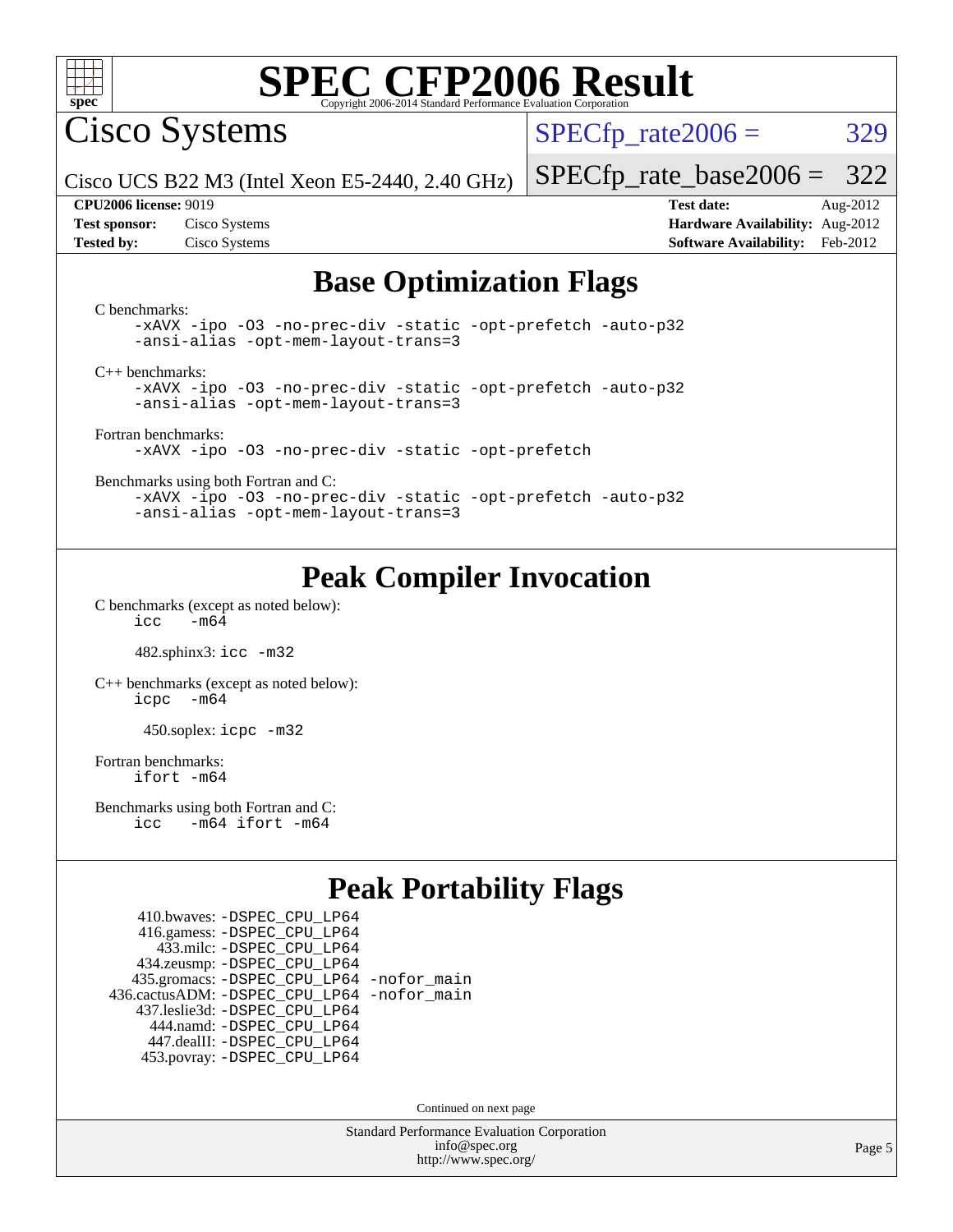

Cisco Systems

 $SPECTp\_rate2006 = 329$ 

Cisco UCS B22 M3 (Intel Xeon E5-2440, 2.40 GHz)

[SPECfp\\_rate\\_base2006 =](http://www.spec.org/auto/cpu2006/Docs/result-fields.html#SPECfpratebase2006) 322

**[CPU2006 license:](http://www.spec.org/auto/cpu2006/Docs/result-fields.html#CPU2006license)** 9019 **[Test date:](http://www.spec.org/auto/cpu2006/Docs/result-fields.html#Testdate)** Aug-2012 **[Test sponsor:](http://www.spec.org/auto/cpu2006/Docs/result-fields.html#Testsponsor)** Cisco Systems **[Hardware Availability:](http://www.spec.org/auto/cpu2006/Docs/result-fields.html#HardwareAvailability)** Aug-2012 **[Tested by:](http://www.spec.org/auto/cpu2006/Docs/result-fields.html#Testedby)** Cisco Systems **[Software Availability:](http://www.spec.org/auto/cpu2006/Docs/result-fields.html#SoftwareAvailability)** Feb-2012

## **[Peak Portability Flags \(Continued\)](http://www.spec.org/auto/cpu2006/Docs/result-fields.html#PeakPortabilityFlags)**

 454.calculix: [-DSPEC\\_CPU\\_LP64](http://www.spec.org/cpu2006/results/res2012q3/cpu2006-20120831-24376.flags.html#suite_peakPORTABILITY454_calculix_DSPEC_CPU_LP64) [-nofor\\_main](http://www.spec.org/cpu2006/results/res2012q3/cpu2006-20120831-24376.flags.html#user_peakLDPORTABILITY454_calculix_f-nofor_main) 465.tonto: [-DSPEC\\_CPU\\_LP64](http://www.spec.org/cpu2006/results/res2012q3/cpu2006-20120831-24376.flags.html#suite_peakPORTABILITY465_tonto_DSPEC_CPU_LP64) 470.lbm: [-DSPEC\\_CPU\\_LP64](http://www.spec.org/cpu2006/results/res2012q3/cpu2006-20120831-24376.flags.html#suite_peakPORTABILITY470_lbm_DSPEC_CPU_LP64) 481.wrf: [-DSPEC\\_CPU\\_LP64](http://www.spec.org/cpu2006/results/res2012q3/cpu2006-20120831-24376.flags.html#suite_peakPORTABILITY481_wrf_DSPEC_CPU_LP64) [-DSPEC\\_CPU\\_CASE\\_FLAG](http://www.spec.org/cpu2006/results/res2012q3/cpu2006-20120831-24376.flags.html#b481.wrf_peakCPORTABILITY_DSPEC_CPU_CASE_FLAG) [-DSPEC\\_CPU\\_LINUX](http://www.spec.org/cpu2006/results/res2012q3/cpu2006-20120831-24376.flags.html#b481.wrf_peakCPORTABILITY_DSPEC_CPU_LINUX)

## **[Peak Optimization Flags](http://www.spec.org/auto/cpu2006/Docs/result-fields.html#PeakOptimizationFlags)**

[C benchmarks](http://www.spec.org/auto/cpu2006/Docs/result-fields.html#Cbenchmarks):

 433.milc: [-xAVX](http://www.spec.org/cpu2006/results/res2012q3/cpu2006-20120831-24376.flags.html#user_peakPASS2_CFLAGSPASS2_LDFLAGS433_milc_f-xAVX)(pass 2) [-prof-gen](http://www.spec.org/cpu2006/results/res2012q3/cpu2006-20120831-24376.flags.html#user_peakPASS1_CFLAGSPASS1_LDFLAGS433_milc_prof_gen_e43856698f6ca7b7e442dfd80e94a8fc)(pass 1) [-ipo](http://www.spec.org/cpu2006/results/res2012q3/cpu2006-20120831-24376.flags.html#user_peakPASS2_CFLAGSPASS2_LDFLAGS433_milc_f-ipo)(pass 2) [-O3](http://www.spec.org/cpu2006/results/res2012q3/cpu2006-20120831-24376.flags.html#user_peakPASS2_CFLAGSPASS2_LDFLAGS433_milc_f-O3)(pass 2) [-no-prec-div](http://www.spec.org/cpu2006/results/res2012q3/cpu2006-20120831-24376.flags.html#user_peakPASS2_CFLAGSPASS2_LDFLAGS433_milc_f-no-prec-div)(pass 2) [-prof-use](http://www.spec.org/cpu2006/results/res2012q3/cpu2006-20120831-24376.flags.html#user_peakPASS2_CFLAGSPASS2_LDFLAGS433_milc_prof_use_bccf7792157ff70d64e32fe3e1250b55)(pass 2) [-static](http://www.spec.org/cpu2006/results/res2012q3/cpu2006-20120831-24376.flags.html#user_peakOPTIMIZE433_milc_f-static) [-auto-ilp32](http://www.spec.org/cpu2006/results/res2012q3/cpu2006-20120831-24376.flags.html#user_peakCOPTIMIZE433_milc_f-auto-ilp32) [-opt-mem-layout-trans=3](http://www.spec.org/cpu2006/results/res2012q3/cpu2006-20120831-24376.flags.html#user_peakCOPTIMIZE433_milc_f-opt-mem-layout-trans_a7b82ad4bd7abf52556d4961a2ae94d5)

 $470$ .lbm: basepeak = yes

 482.sphinx3: [-xSSE4.2](http://www.spec.org/cpu2006/results/res2012q3/cpu2006-20120831-24376.flags.html#user_peakOPTIMIZE482_sphinx3_f-xSSE42_f91528193cf0b216347adb8b939d4107) [-ipo](http://www.spec.org/cpu2006/results/res2012q3/cpu2006-20120831-24376.flags.html#user_peakOPTIMIZE482_sphinx3_f-ipo) [-O3](http://www.spec.org/cpu2006/results/res2012q3/cpu2006-20120831-24376.flags.html#user_peakOPTIMIZE482_sphinx3_f-O3) [-no-prec-div](http://www.spec.org/cpu2006/results/res2012q3/cpu2006-20120831-24376.flags.html#user_peakOPTIMIZE482_sphinx3_f-no-prec-div) [-opt-prefetch](http://www.spec.org/cpu2006/results/res2012q3/cpu2006-20120831-24376.flags.html#user_peakOPTIMIZE482_sphinx3_f-opt-prefetch) [-static](http://www.spec.org/cpu2006/results/res2012q3/cpu2006-20120831-24376.flags.html#user_peakOPTIMIZE482_sphinx3_f-static) [-unroll2](http://www.spec.org/cpu2006/results/res2012q3/cpu2006-20120831-24376.flags.html#user_peakCOPTIMIZE482_sphinx3_f-unroll_784dae83bebfb236979b41d2422d7ec2)

 $C_{++}$  benchmarks:

444.namd:  $-xAVX(pass 2)$  $-xAVX(pass 2)$  [-prof-gen](http://www.spec.org/cpu2006/results/res2012q3/cpu2006-20120831-24376.flags.html#user_peakPASS1_CXXFLAGSPASS1_LDFLAGS444_namd_prof_gen_e43856698f6ca7b7e442dfd80e94a8fc)(pass 1) [-ipo](http://www.spec.org/cpu2006/results/res2012q3/cpu2006-20120831-24376.flags.html#user_peakPASS2_CXXFLAGSPASS2_LDFLAGS444_namd_f-ipo)(pass 2) [-O3](http://www.spec.org/cpu2006/results/res2012q3/cpu2006-20120831-24376.flags.html#user_peakPASS2_CXXFLAGSPASS2_LDFLAGS444_namd_f-O3)(pass 2) [-no-prec-div](http://www.spec.org/cpu2006/results/res2012q3/cpu2006-20120831-24376.flags.html#user_peakPASS2_CXXFLAGSPASS2_LDFLAGS444_namd_f-no-prec-div)(pass 2) [-prof-use](http://www.spec.org/cpu2006/results/res2012q3/cpu2006-20120831-24376.flags.html#user_peakPASS2_CXXFLAGSPASS2_LDFLAGS444_namd_prof_use_bccf7792157ff70d64e32fe3e1250b55)(pass 2) [-fno-alias](http://www.spec.org/cpu2006/results/res2012q3/cpu2006-20120831-24376.flags.html#user_peakCXXOPTIMIZE444_namd_f-no-alias_694e77f6c5a51e658e82ccff53a9e63a) [-auto-ilp32](http://www.spec.org/cpu2006/results/res2012q3/cpu2006-20120831-24376.flags.html#user_peakCXXOPTIMIZE444_namd_f-auto-ilp32)

 $447$ .dealII: basepeak = yes

 $450$ .soplex:  $-x$ AVX(pass 2)  $-p$ rof-gen(pass 1)  $-i$ po(pass 2)  $-03$ (pass 2) [-no-prec-div](http://www.spec.org/cpu2006/results/res2012q3/cpu2006-20120831-24376.flags.html#user_peakPASS2_CXXFLAGSPASS2_LDFLAGS450_soplex_f-no-prec-div)(pass 2) [-prof-use](http://www.spec.org/cpu2006/results/res2012q3/cpu2006-20120831-24376.flags.html#user_peakPASS2_CXXFLAGSPASS2_LDFLAGS450_soplex_prof_use_bccf7792157ff70d64e32fe3e1250b55)(pass 2) [-opt-malloc-options=3](http://www.spec.org/cpu2006/results/res2012q3/cpu2006-20120831-24376.flags.html#user_peakOPTIMIZE450_soplex_f-opt-malloc-options_13ab9b803cf986b4ee62f0a5998c2238)

 453.povray: [-xAVX](http://www.spec.org/cpu2006/results/res2012q3/cpu2006-20120831-24376.flags.html#user_peakPASS2_CXXFLAGSPASS2_LDFLAGS453_povray_f-xAVX)(pass 2) [-prof-gen](http://www.spec.org/cpu2006/results/res2012q3/cpu2006-20120831-24376.flags.html#user_peakPASS1_CXXFLAGSPASS1_LDFLAGS453_povray_prof_gen_e43856698f6ca7b7e442dfd80e94a8fc)(pass 1) [-ipo](http://www.spec.org/cpu2006/results/res2012q3/cpu2006-20120831-24376.flags.html#user_peakPASS2_CXXFLAGSPASS2_LDFLAGS453_povray_f-ipo)(pass 2) [-O3](http://www.spec.org/cpu2006/results/res2012q3/cpu2006-20120831-24376.flags.html#user_peakPASS2_CXXFLAGSPASS2_LDFLAGS453_povray_f-O3)(pass 2) [-no-prec-div](http://www.spec.org/cpu2006/results/res2012q3/cpu2006-20120831-24376.flags.html#user_peakPASS2_CXXFLAGSPASS2_LDFLAGS453_povray_f-no-prec-div)(pass 2) [-prof-use](http://www.spec.org/cpu2006/results/res2012q3/cpu2006-20120831-24376.flags.html#user_peakPASS2_CXXFLAGSPASS2_LDFLAGS453_povray_prof_use_bccf7792157ff70d64e32fe3e1250b55)(pass 2) [-auto-ilp32](http://www.spec.org/cpu2006/results/res2012q3/cpu2006-20120831-24376.flags.html#user_peakCXXOPTIMIZE453_povray_f-auto-ilp32) [-opt-mem-layout-trans=3](http://www.spec.org/cpu2006/results/res2012q3/cpu2006-20120831-24376.flags.html#user_peakCXXOPTIMIZE453_povray_f-opt-mem-layout-trans_a7b82ad4bd7abf52556d4961a2ae94d5)

[Fortran benchmarks](http://www.spec.org/auto/cpu2006/Docs/result-fields.html#Fortranbenchmarks):

 410.bwaves: [-xAVX](http://www.spec.org/cpu2006/results/res2012q3/cpu2006-20120831-24376.flags.html#user_peakPASS2_FFLAGSPASS2_LDFLAGS410_bwaves_f-xAVX)(pass 2) [-prof-gen](http://www.spec.org/cpu2006/results/res2012q3/cpu2006-20120831-24376.flags.html#user_peakPASS1_FFLAGSPASS1_LDFLAGS410_bwaves_prof_gen_e43856698f6ca7b7e442dfd80e94a8fc)(pass 1) [-ipo](http://www.spec.org/cpu2006/results/res2012q3/cpu2006-20120831-24376.flags.html#user_peakPASS2_FFLAGSPASS2_LDFLAGS410_bwaves_f-ipo)(pass 2) [-O3](http://www.spec.org/cpu2006/results/res2012q3/cpu2006-20120831-24376.flags.html#user_peakPASS2_FFLAGSPASS2_LDFLAGS410_bwaves_f-O3)(pass 2) [-no-prec-div](http://www.spec.org/cpu2006/results/res2012q3/cpu2006-20120831-24376.flags.html#user_peakPASS2_FFLAGSPASS2_LDFLAGS410_bwaves_f-no-prec-div)(pass 2) [-prof-use](http://www.spec.org/cpu2006/results/res2012q3/cpu2006-20120831-24376.flags.html#user_peakPASS2_FFLAGSPASS2_LDFLAGS410_bwaves_prof_use_bccf7792157ff70d64e32fe3e1250b55)(pass 2) [-static](http://www.spec.org/cpu2006/results/res2012q3/cpu2006-20120831-24376.flags.html#user_peakOPTIMIZE410_bwaves_f-static)

 416.gamess: [-xAVX](http://www.spec.org/cpu2006/results/res2012q3/cpu2006-20120831-24376.flags.html#user_peakPASS2_FFLAGSPASS2_LDFLAGS416_gamess_f-xAVX)(pass 2) [-prof-gen](http://www.spec.org/cpu2006/results/res2012q3/cpu2006-20120831-24376.flags.html#user_peakPASS1_FFLAGSPASS1_LDFLAGS416_gamess_prof_gen_e43856698f6ca7b7e442dfd80e94a8fc)(pass 1) [-ipo](http://www.spec.org/cpu2006/results/res2012q3/cpu2006-20120831-24376.flags.html#user_peakPASS2_FFLAGSPASS2_LDFLAGS416_gamess_f-ipo)(pass 2) [-O3](http://www.spec.org/cpu2006/results/res2012q3/cpu2006-20120831-24376.flags.html#user_peakPASS2_FFLAGSPASS2_LDFLAGS416_gamess_f-O3)(pass 2) [-no-prec-div](http://www.spec.org/cpu2006/results/res2012q3/cpu2006-20120831-24376.flags.html#user_peakPASS2_FFLAGSPASS2_LDFLAGS416_gamess_f-no-prec-div)(pass 2) [-prof-use](http://www.spec.org/cpu2006/results/res2012q3/cpu2006-20120831-24376.flags.html#user_peakPASS2_FFLAGSPASS2_LDFLAGS416_gamess_prof_use_bccf7792157ff70d64e32fe3e1250b55)(pass 2) [-unroll2](http://www.spec.org/cpu2006/results/res2012q3/cpu2006-20120831-24376.flags.html#user_peakOPTIMIZE416_gamess_f-unroll_784dae83bebfb236979b41d2422d7ec2) [-inline-level=0](http://www.spec.org/cpu2006/results/res2012q3/cpu2006-20120831-24376.flags.html#user_peakOPTIMIZE416_gamess_f-inline-level_318d07a09274ad25e8d15dbfaa68ba50) [-scalar-rep-](http://www.spec.org/cpu2006/results/res2012q3/cpu2006-20120831-24376.flags.html#user_peakOPTIMIZE416_gamess_f-disablescalarrep_abbcad04450fb118e4809c81d83c8a1d) [-static](http://www.spec.org/cpu2006/results/res2012q3/cpu2006-20120831-24376.flags.html#user_peakOPTIMIZE416_gamess_f-static)

434.zeusmp: basepeak = yes

437.leslie3d: [-xAVX](http://www.spec.org/cpu2006/results/res2012q3/cpu2006-20120831-24376.flags.html#user_peakOPTIMIZE437_leslie3d_f-xAVX) [-ipo](http://www.spec.org/cpu2006/results/res2012q3/cpu2006-20120831-24376.flags.html#user_peakOPTIMIZE437_leslie3d_f-ipo) [-O3](http://www.spec.org/cpu2006/results/res2012q3/cpu2006-20120831-24376.flags.html#user_peakOPTIMIZE437_leslie3d_f-O3) [-no-prec-div](http://www.spec.org/cpu2006/results/res2012q3/cpu2006-20120831-24376.flags.html#user_peakOPTIMIZE437_leslie3d_f-no-prec-div) [-static](http://www.spec.org/cpu2006/results/res2012q3/cpu2006-20120831-24376.flags.html#user_peakOPTIMIZE437_leslie3d_f-static) [-opt-prefetch](http://www.spec.org/cpu2006/results/res2012q3/cpu2006-20120831-24376.flags.html#user_peakOPTIMIZE437_leslie3d_f-opt-prefetch)

```
 459.GemsFDTD: -xAVX(pass 2) -prof-gen(pass 1) -ipo(pass 2) -O3(pass 2)
  -no-prec-div(pass 2) -prof-use(pass 2) -opt-malloc-options=3
```
Continued on next page

Standard Performance Evaluation Corporation [info@spec.org](mailto:info@spec.org) <http://www.spec.org/>